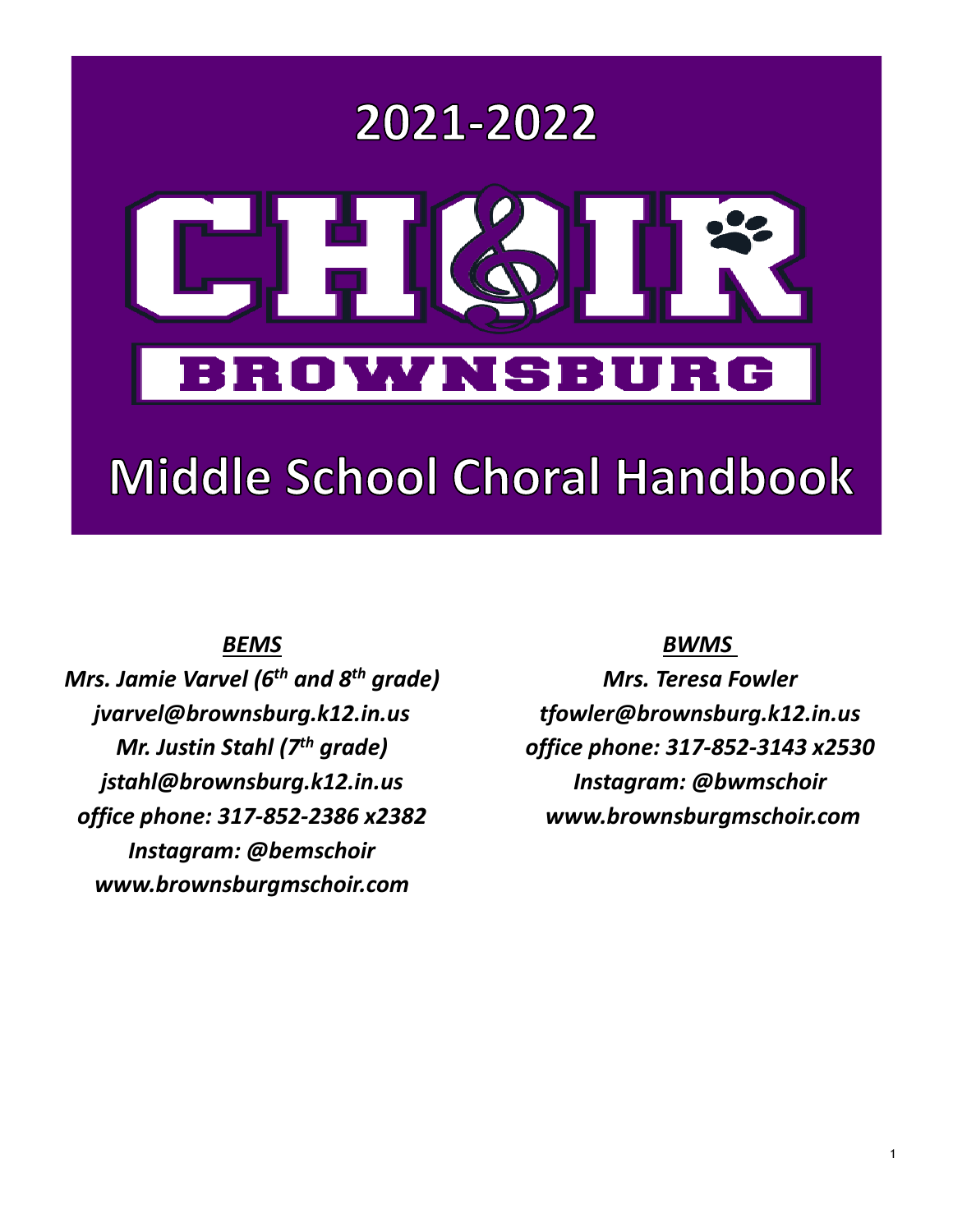## **From the Directors**

Dear Choir Students and Parents,

Welcome to the 2021-2022 Middle School Choir program! We are excited that you have chosen to be a part of Brownsburg's Choir program! It's our goal to provide a well-rounded experience where students can grow musically, intellectually, and socially. Our students will experience the following:

#### **Musically and Intellectually:**

Sight reading: Reading, Writing, and Performing Rhythm reading: Reading, Writing, and Performing Vocal Technique: Breathing, Sound Production, Ensemble sound, Diction, Pitch Music Reading: Music Symbols, Note and Score Reading Performance: Interpretation, Improvisation, Analyzing, Solo/Ensemble, Blend

#### **Socially:**

| Team work           | Responsibility |
|---------------------|----------------|
| Focus               | Multi-tasking  |
| Empathy             | Leadership     |
| Self esteem         | Goal setting   |
| Confidence          | Independence   |
| Attention to detail | Collaboration  |

Time management Problem solving Active listening Coachability

This handbook contains valuable information about grading policies, classroom expectations, concert attire, rewards, fundraising, and more. Please *read this information closely and carefully*, and complete the online **Parent & Student Response Form** by **Friday, August 6, 2021.** (You'll find the Response form links on the last page of this handbook.)

We look forward to sharing the success of your singer with you! Feel free to contact us, come in for a classroom visit, or volunteer to be a part of our classes and/or performances. It's going to be a great year!

Sincerely,

Jamie Varvel & Justin Stahl Teresa Fowler BEMS Choir Teachers **BWMS** Choir Teacher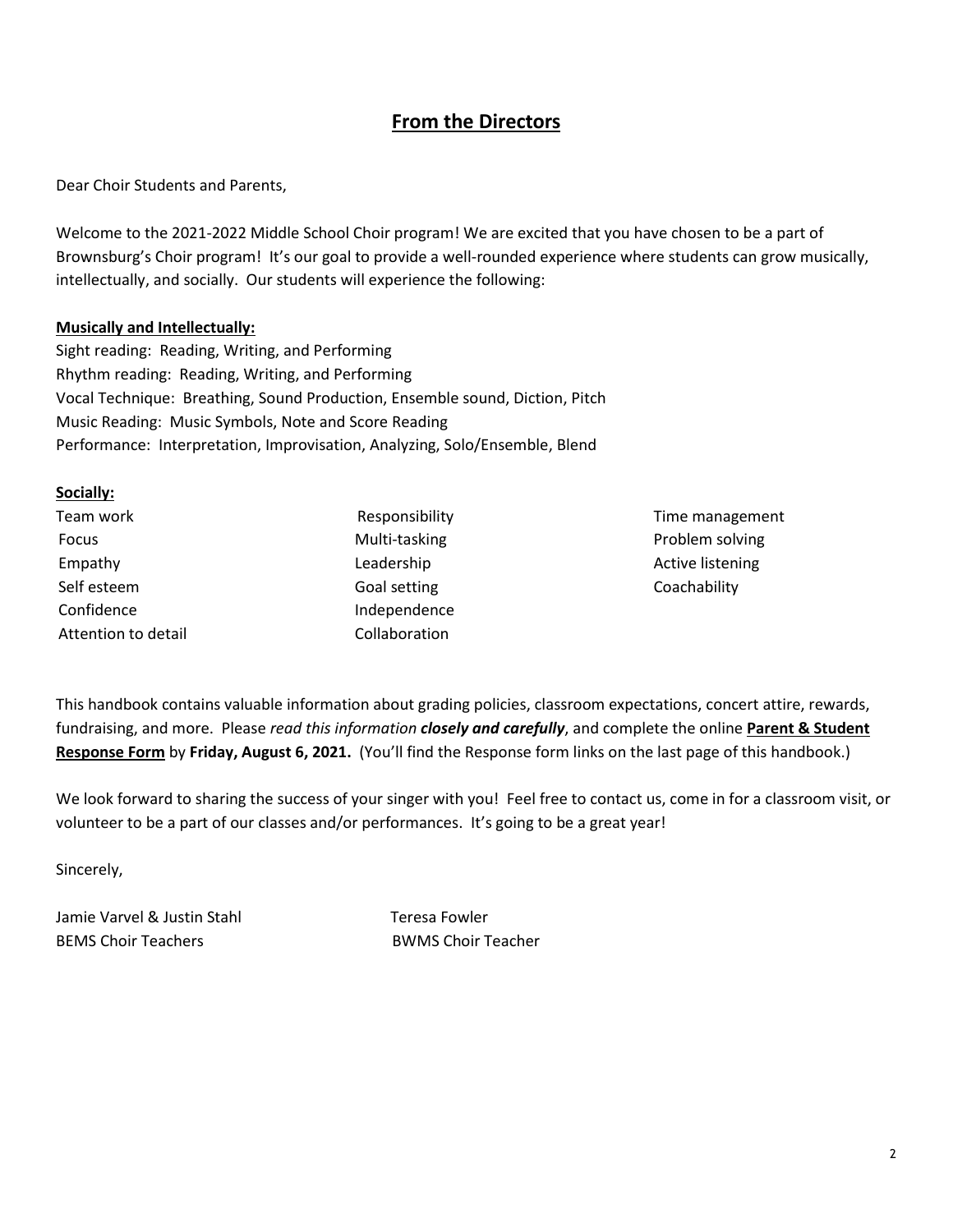### **Assessment**

For the purposes of regular, measurable assessment, the following activities may be used:

- Rehearsal Strategies: rehearsal etiquette, preparedness for class, level of cooperation with director and fellow singers, ability to follow classroom and departmental procedures (Please see the Rehearsal Strategies rubric on page 4.)
- Performances
- Quiz/Tests: Written or skill-based observation
- Written work: music theory, dictation, performance evaluation
- Skill Checks: rhythm clapping, singing alone or in small groups, demonstrating correct technique
- At Home Assignments: including, but not limited to, choreography, sight singing, and vocal rehearsal. (Students will access these at-home assignments via Schoology.)

#### **Grades will be weighted as follows:**

| <b>Daily Rehearsal Strategies</b>       | 33% |
|-----------------------------------------|-----|
| Performances***                         | 33% |
| Written Work/Tests/Quizzes/Skill Checks | 33% |

\*\*\*Students must participate in the performance to receive the performance grade. *Performance dates and requirements are on page 8 of this handbook.*

#### **Missing Work**

Students are responsible for checking with teacher and/or checking Schoology for missing work.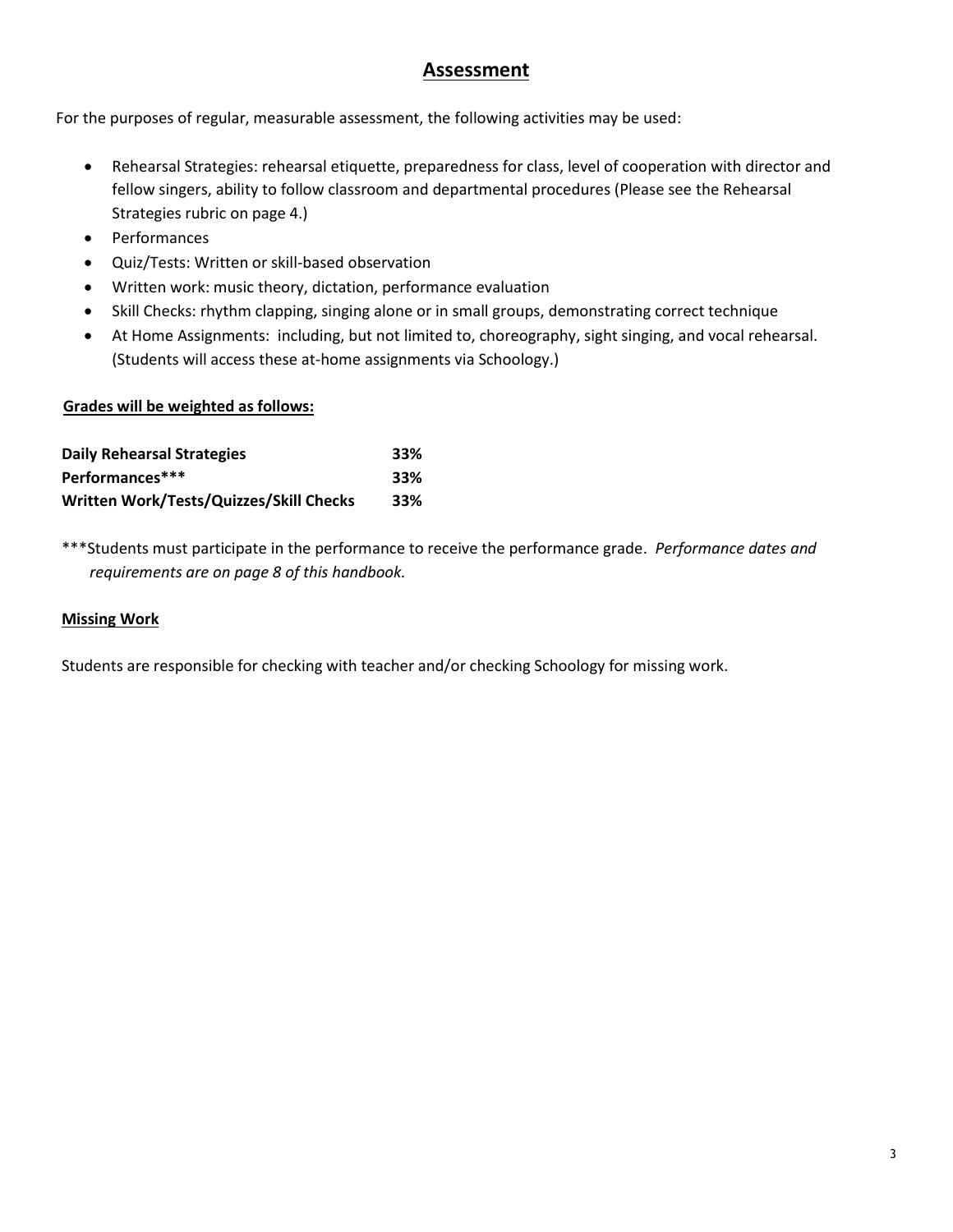## **DAILY REHEARSAL STRATEGIES GRADE**

## *This rubric is listed on the front of each choir binder* (3 possible per day)

#### **3 points**

Student follows expectations and contributes **actively, with leadership**. (100% of rehearsal time)

- Student positively and actively engages in classroom tasks; good role model
- Student **does not disrupt** class climate or talk at inappropriate times.
- Student **participates** with proper vocal technique, posture, hand signs, etc.
- Student comes to class with ALL **class materials** (binder, pencil, and passport), checks the screen for directions upon entrance, and responds accordingly.

#### **2 points**

Student follows expectations and actively contributes **most of the time**. (90% of rehearsal time)

- Student partially engages in classroom tasks with **mediocre leadership**.
- Student **does not disrupt** class climate or talk at inappropriate times.
- Student sometimes participates with proper vocal technique, posture, hand signs, etc.
- Student needs reminded to have proper class materials and check the screen.

#### **1 point**

Student **does not, or refuses** to contribute with proper behavior. (less than 50% of rehearsal time)

- Student does not engage in classroom tasks.
- Student behaves with **some disruption** of class climate or talks at inappropriate times
- Student does not participate or use proper technique, posture, hand signs, etc.
- Student does not have class materials and/or does not use them correctly.

#### **0 points**

Chewing gum, cell phone/electronic device use during class, missing class materials, not sitting in assigned seat, inappropriate physical contact with others, destroying property, talking back to teacher inappropriately, inappropriate teasing, screaming, defying authority, etc.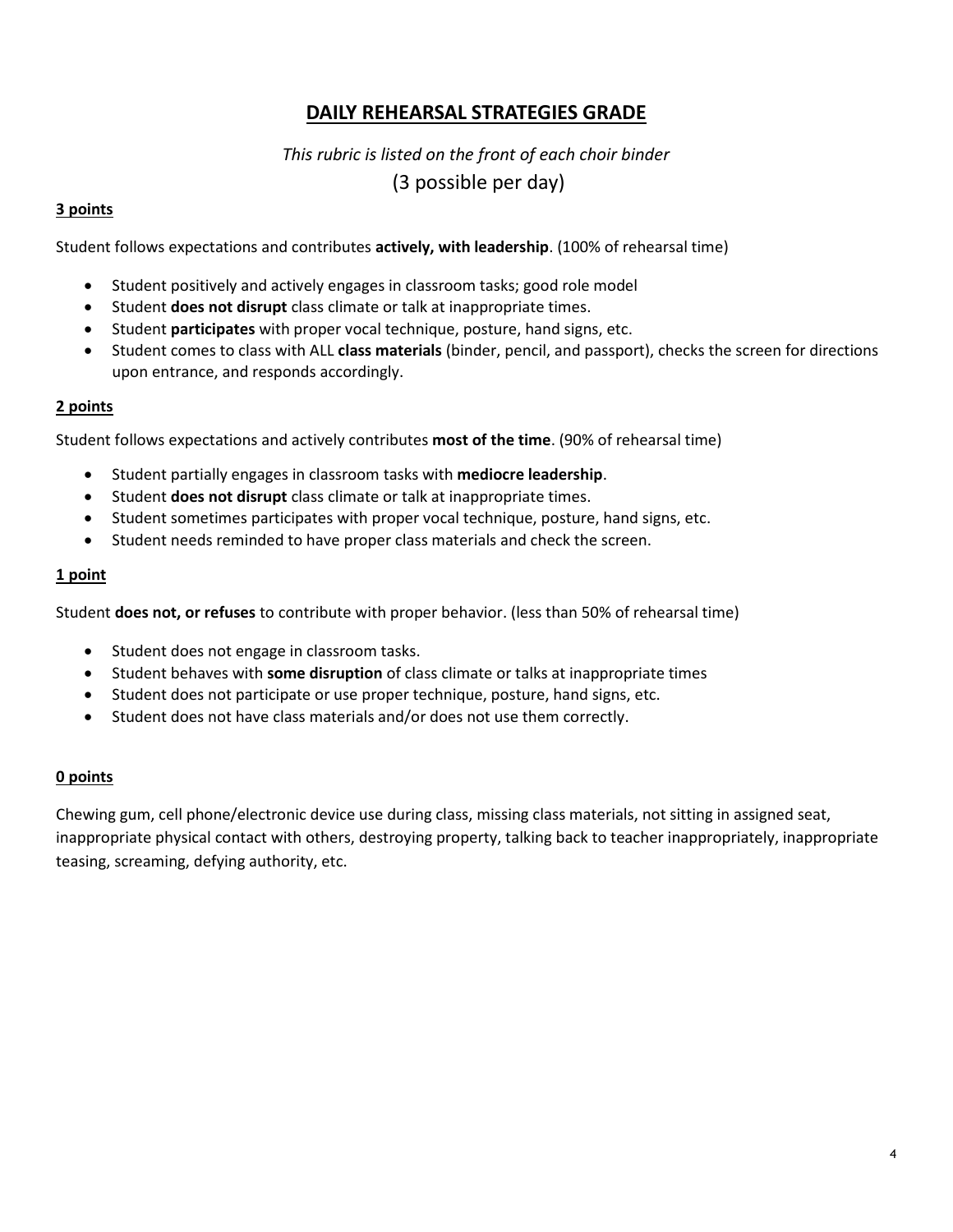#### **Do's**

- Practice good vocal habits
- Have a pencil, passport, and choir binder everyday
- Check the screen upon arrival for daily directions
- Contribute positively and respectfully in rehearsals
- Take care of your materials (Materials are provided for each student. Students will be expected to replace materials should they be destroyed/lost.)

#### **Don'ts**

- No talking during class and rehearsals
- No eating, drinking, or gum chewing in the classroom
- No leaving your seat without permission from the teacher
- No personal grooming during classroom hours
- No offensive language
- No disruptive or disrespectful behavior
- No defacing, destroying class materials

#### **Consequences Within One Class Period**

- First offense—verbal warning and loss of Rehearsal Strategies points
- Second offense—Conference with teacher and/or lunch detention/ISS for class period. Parents contacted.
- Third offense— After-school detention and additional consequence, as necessary.

#### **Escalating Consequences for Recurrent Off-Task Behaviors**

All recurrent disruptive behaviors will result in student being removed from the classroom for the remainder of the period. Students may be sent to hallway or to the ISS room.

- 1. ISS for duration of class, and/or Behavior Think Sheet with parent signature
- 2. After School Detention
- 3. Friday School
- 4. Referral to Administration

#### **Positive Behavior Rewards**

- Currency for school-wide token economy (Dawg Bones/Bucks)
- Classroom leadership positions (section/group leader, etc.)
- **Reward trips**: 6<sup>th</sup> Grade Recruiting Concert, 7th grade King's Island, 8th grade Chicago *To be eligible for trips, students must have:*
	- 1. No unexcused absences from performances
	- 2. No more than 2 discipline referrals in PowerSchool (all year, school-wide)
	- 3. No F's at the time of eligibility
	- 4. No OSS for any reason during the school year.

#### **Choral Office**

The phone in the choral office is for choir business only.

No one is permitted in the choral office, unless they are invited by Mrs. Varvel, Mr. Stahl, Mrs. Fowler, or Mrs. Isaacs.

#### **Student Cell Phone Usage**

We adhere to the school policy of no student cell phone usage during the school day.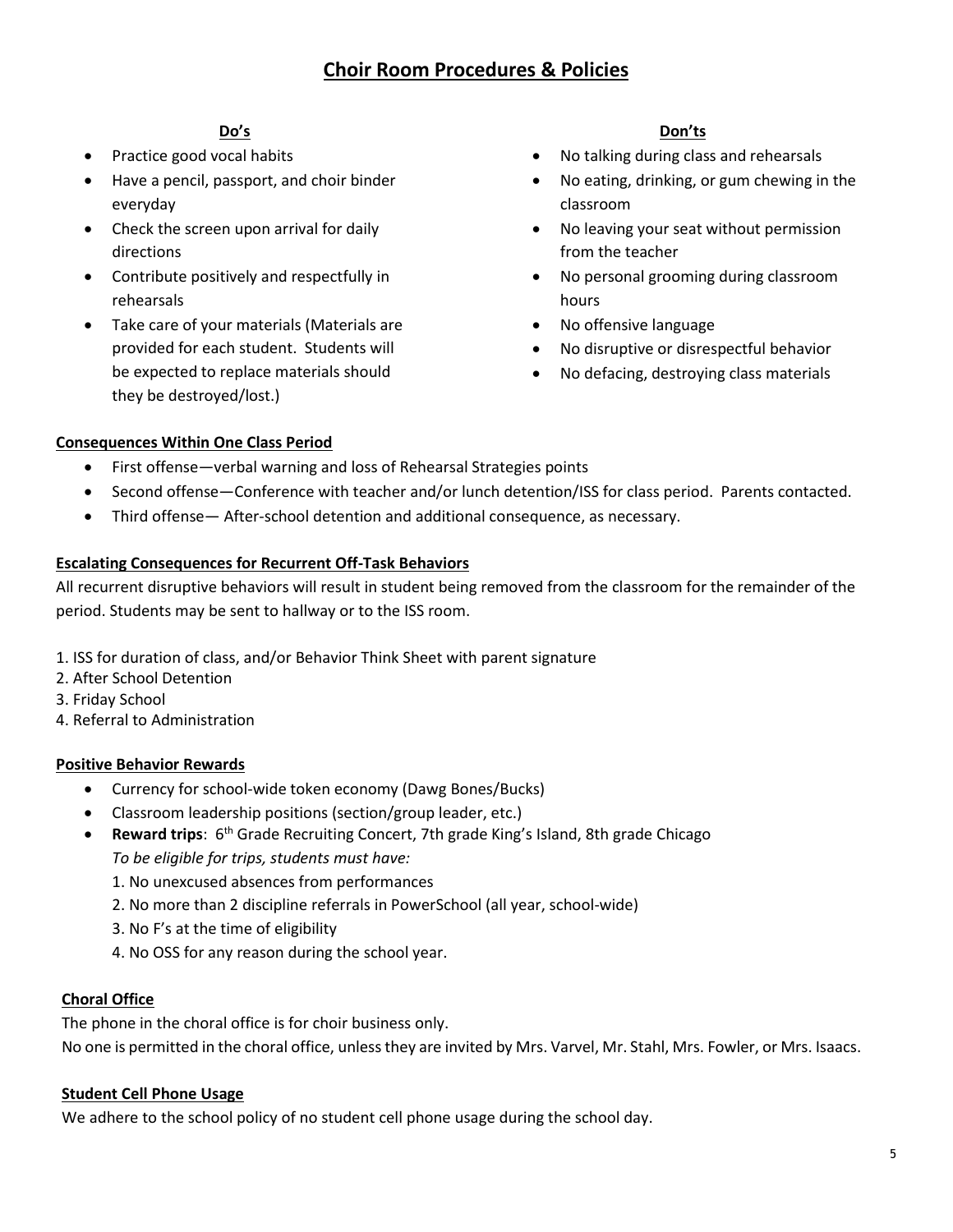## **Performances**

Performances allow the students to:

- Build community and pride
- Demonstrate proficiency in learned skills
- Practice performance etiquette
- Create positive energy
- Take responsibility
- Experience an accomplishment that can't be done by one's self

#### **Attendance is required at all concerts (See calendar of events on page 8)**

Excused absences from performances include:

Illness or surgery the day of the concert, funeral of a close family member or friend, religious holiday Parents, please contact the director **at least one week** in advance of the concert date with a respectfully written request to be excused.

#### *Concert Make-up Credit\**

To receive graded points for a missed performance, students must record a video of himself/herself singing the appropriate part and submit to the teacher via Schoology.

#### *Performance is a Privilege*

Proper concert etiquette will be practiced during class leading up to the concert date. Students who refuse to practice proper concert etiquette in the classroom will be ineligible to perform. Proper concert etiquette is expected on stage and in all backstage areas. Improper etiquette exhibited on stage or backstage will result in loss of concert grade points, dismissal from the concert, and/or referral to administration.

#### *Missed Performance due to Classroom Behavior:*

Should a student's behavior in rehearsal result in an office referral within two weeks prior to a performance, that student may lose eligibility to perform. In this case, the student will record a video of each song, as directed above, and submit to the teacher in lieu of his/her performance grade.

## **Concert Attire**

*Please note which items are provided by the school and which items must be provided by families.*

#### **6 th Grade:**

Brownsburg Choir T-shirt (provided), Plain Black Casual Pants (Joggers, Leggings, Black Jeans, etc.), Tennis Shoes

#### **7 th Grade:**

December & March Concerts - Formal Uniform (provided), Black Dress Shoes May Concert – Brownsburg Choir T-shirt (provided), Plain Black Casual Pants (Joggers, Leggings, Black Jeans, etc.), Tennis Shoes

#### **8 th Grade:**

Musical Chorus and May Concert - Brownsburg Choir T-Shirt (provided), Plain Black Casual Pants (Joggers, Leggings, Black Jeans, etc.), Tennis Shoes December & March Concerts – Formal Uniform (provided), Black Dress Shoes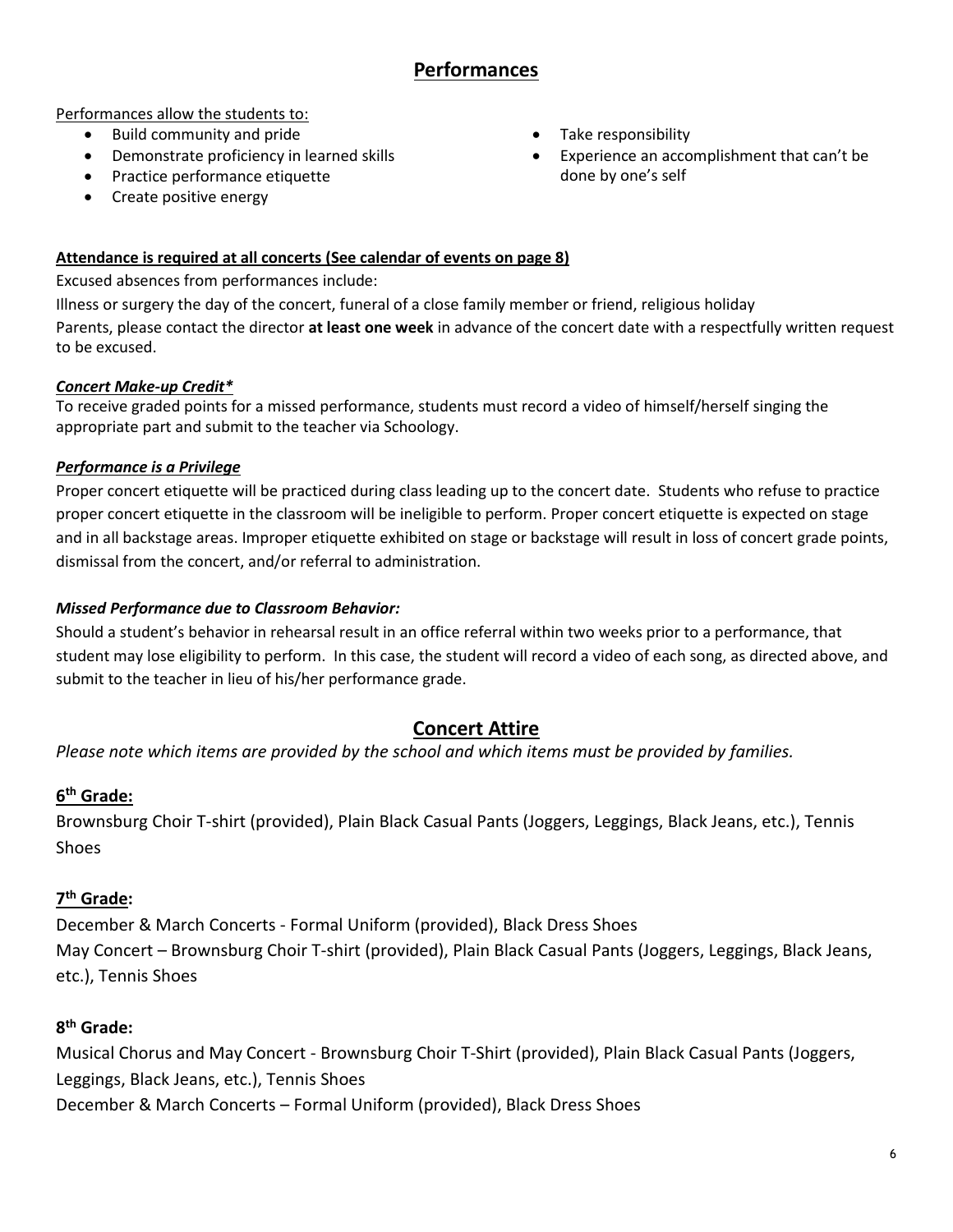## **Classroom Supplies**

**\*Pencil (not pen) EVERY DAY**

**\*Passport EVERY DAY.**

#### **\*Choir binder (provided) EVERY DAY.**

1 box of Kleenex (to be brought in first full week of school)

\*Contribution Points lost w/o required items.

# **Fundraising**

Choir students will be asked to participate in one large fundraiser at the beginning of each year. Our cookie dough fundraiser will begin late August. More info will be sent home as the date approaches.

These funds are used to purchase new music, pay for accompanists, choreographers, field trips, contest entry fees, private lesson scholarships, concert attire, and new equipment. 8th grade students can apply 50% of their earnings to their Chicago Reward Trip. (approx. \$3.00/tub sold.)

## **Volunteers**

We could not do what we do without YOUR HELP! Thank you! You'll receive info for choir-specific volunteer opportunities via email.

\*\*\***NOTE: All parent volunteers MUST have a criminal background check on file with the BCSC Central Office, which must be renewed every 3 years. Please visit https://www.brownsburg.k12.in.us/Volunteer to complete your online application.** 

# **Stay Connected!**

Schoology and [www.brownsburgmschoir.com](http://www.brownsburgmschoir.com/) are the best places to find all things Choir! Please check here for study guides, forms, at-home assessment portals, info, videos, photos, and more.

Students will complete online assessments via Schoology.

Quick daily updates and reminders will be posted on the choir Instagram pages: East: @bemschoir West: @bwmschoir

Directors will also send pertinent information via email to the addresses listed in your PowerSchool account and Remind.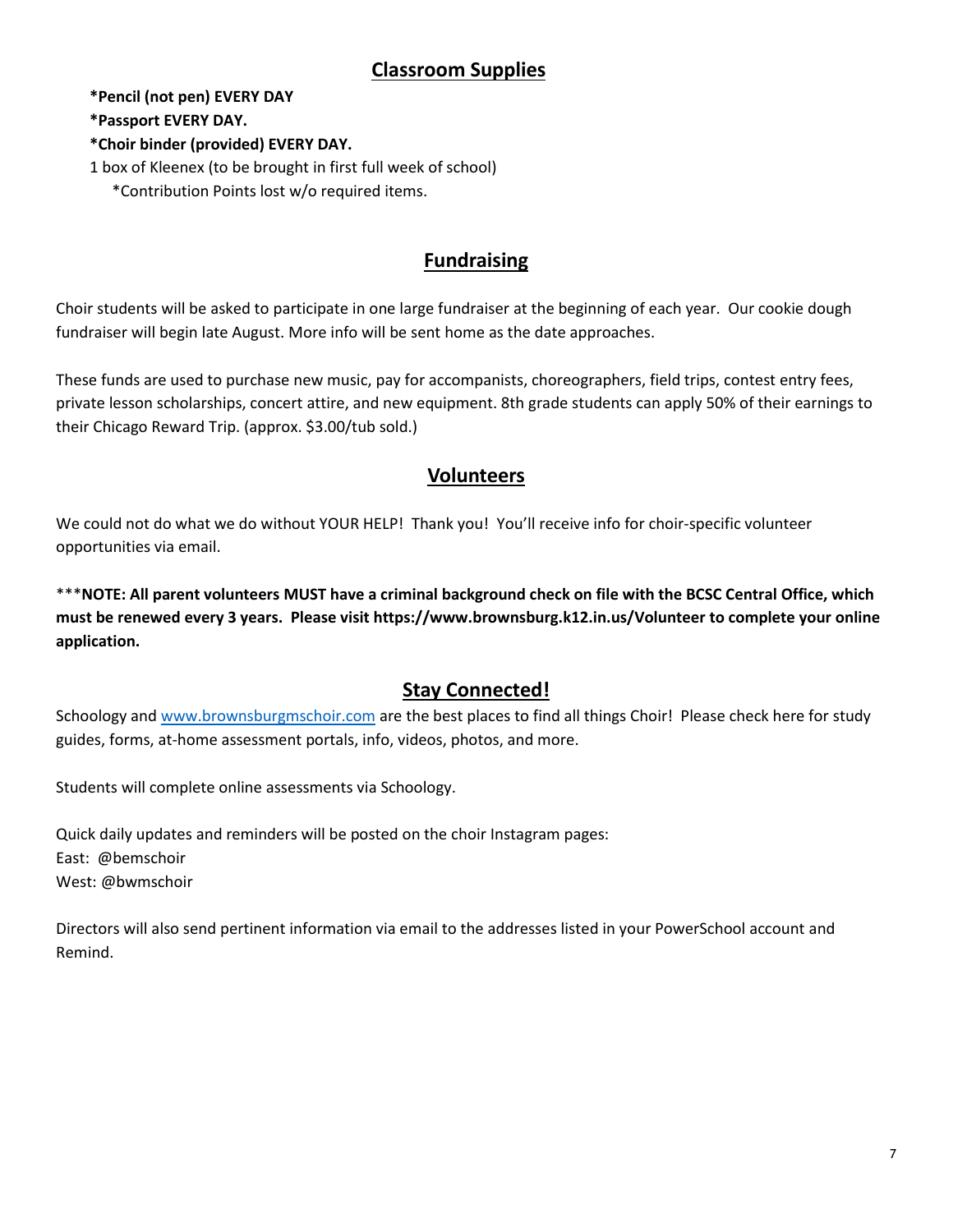## **2021-2022 BEMS/BWMS Choir Calendar of Events**

**Bold Items are Required, Graded Events**

| Aug 5         | 8 <sup>th</sup> Grade Musical Parent Meeting via Zoom                                       | 8:30 pm                     |
|---------------|---------------------------------------------------------------------------------------------|-----------------------------|
| Aug 9-13      | 8th Grade Musical Auditions (callbacks may follow)                                          | Sign up for timeslot online |
| Aug 16-17     | 6 <sup>th</sup> , 7 <sup>th</sup> , 8 <sup>th</sup> Grades Cookie Dough Fundraiser Kick-off | In Class                    |
| Aug 19        | 7 <sup>th</sup> Grade East v West Football National Anthem @ BHS                            | <b>TBA</b>                  |
| Aug 30        | 6th, 7th, 8th Grades - Cookie Dough Orders DUE                                              | In Class                    |
| Oct 25        | Cookie Dough Order Pickup (tentative date depending on weather)                             | 2:45-6:00 pm                |
| Nov 8         | 8th Grade Musical Dress Rehearsal - All Cast, Crew, EAST CHORUS                             | 2:45-5:00 pm                |
| Nov 9         | 8th Grade Musical Dress Rehearsal - All Cast, Crew, WEST CHORUS                             | 2:45-5:00 pm                |
| <b>Nov 10</b> | 8 <sup>th</sup> Grade Musical Dress Rehearsal – Cast and Crew only                          | $2:15 - 4:30$ pm            |
| <b>Nov 11</b> | 8 <sup>th</sup> Grade Musical Rehearsal & Performance – Cast, Crew, EAST Chorus             | $2:45 - 8:30$ pm            |
| <b>Nov 12</b> | 8th Grade Musical Rehearsal & Performance - Cast, Crew, WEST Chorus                         | $2:45 - 8:30$ pm            |
| <b>Nov 13</b> | 8th Grade Musical Performance - Cast, Crew, WEST Chorus                                     | 3:00 pm (call time TBA)     |
| <b>Nov 13</b> | 8 <sup>th</sup> Grade Musical Performance – Cast, Crew, EAST Chorus                         | 7:00 pm (call time TBA)     |
| <b>Dec 14</b> | WEST 6th, 7th, 8th Grades - Holiday Concert                                                 | 6:00, 7:00, 8:00 pm         |
| <b>Dec 15</b> | EAST 6th, 7th, 8th Grades - Holiday Concert                                                 | 6:00, 7:00, 8:00 pm         |
| Jan 28        | 6 <sup>th</sup> Grade Recruiting Concert for 5 <sup>th</sup> graders @ BEMS                 | During School Day           |
| Jan 29        | Optional Solo and Ensemble Contest (location TBA)                                           | TBA                         |
| <b>Mar 10</b> | EAST 6th, 7th, 8th Grades - Choral Repertoire Concert                                       | 6:00, 7:00, 8:00 pm         |
| <b>Mar 15</b> | WEST 6th, 7th, 8th Grades - Choral Repertoire Concert                                       | 6:00, 7:00, 8:00 pm         |
| May 14        | 8 <sup>th</sup> Grade Chicago Reward Trip                                                   | 5:30am - midnight           |
| <b>May 16</b> | EAST 6th, 7th, 8th Grades - Show Choir Spring Concert                                       | 6:00, 7:00, 8:00 pm         |
| <b>May 17</b> | WEST 6th, 7th, 8th Grades - Show Choir Spring Concert                                       | 6:00, 7:00, 8:00 pm         |
| May 21        | 7 <sup>th</sup> Grade King's Island Reward Trip (Mason, OH)                                 | $7:00$ am $-$ midnight      |

- ALL 8th grade musical rehearsals and performances will be held in the Café at **East Middle School**. West students will be bused to East and will need to be picked up at door 12, 20, or 7 at East.
- Due to West's construction, concerts may not be held at a student's home school. Please check Schoology and email info close to each date.
- The Solo & Ensemble contest, 8th grade and 7th grade reward trips require an additional fee. More information to come.
- Please be aware that the start times listed are the beginning of the performance. Your student will be given a "call time" for when to arrive for warm ups and placement prior to performances.